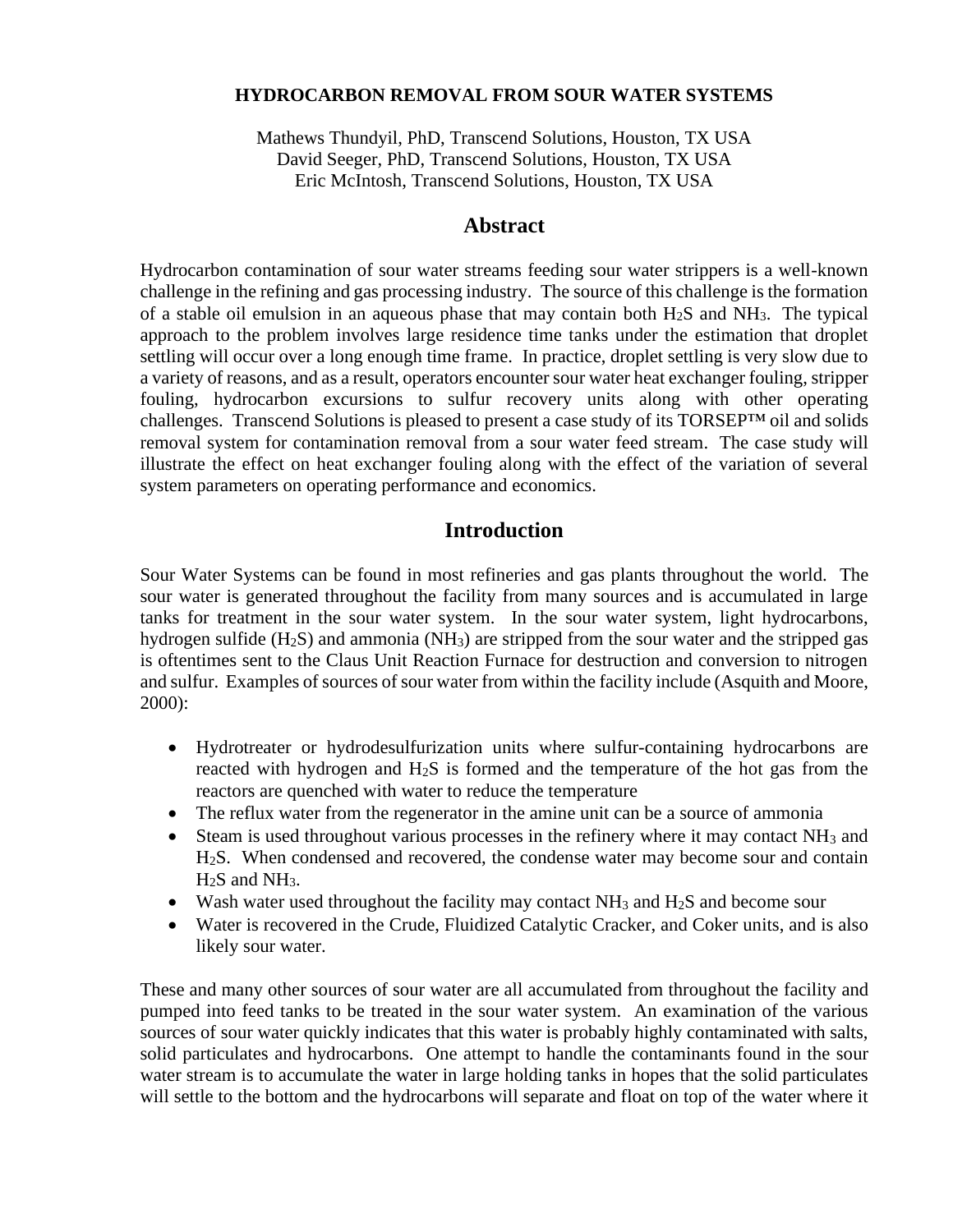can be skimmed (Beychok, 1967). The solid particles would be removed during turnaround when the tanks may be cleaned. The issue is that the approach does not work well, and solid particulates and hydrocarbon are not separated in the large holding tanks. Instead they are pumped into the sour water system which perpetuates the problems throughout that system and others connected to it. Solving the sour water system contamination problem at its root cause is what inspired the design of TORSEP™ contaminant removal from sour water system.

# **Background**

A refiner on the US Gulf Coast was forced to clean the heat exchanger in the sour water system approximately every 3-6 months due to fouling. The operators at the facility had come to accept this problem as the normal, routine course of operation. During a meeting where we were reviewing operations and maintenance, we discussed that operations did not have to accept heat exchanger cleaning every 3 months as a routine operation, but rather that the problem could be fixed. We suspected that the problem was not only solid particulate fouling but also hydrocarbon fouling on the surfaces of the heat exchanger. To better define and understand the issues we took in situ solids loading samples (Thundyil, et al, 2018) and bottle samples at their Sour Water System. The results of that testing determined that they had both problems occurring.

This refiner originally took the approach of holding the sour water in large tanks with a long residence time (1-2 days), however, even with that residence time, the solids did not settle, and the hydrocarbons did not fully separate from the sour water. As the unit was operated, the hydrocarbons and solids were pumped with the sour water from the tanks to the feed/effluent heat exchanger and eventually the stripper column. The heat exchanger fouled with coked hydrocarbons and solid particulates sticking to the exchanger surface causing reduced heat transfer efficiency and created the need to be cleaned. To perform the cleaning, the system had to be shut down, drained, purged and cleaned followed by reassembly. The cleaning process typically takes about a week. The complete cleaning process caused the refiner to incur significant operating expense. As a result, the refinery staff was very interested in establishing a solution. It was suggested that they remove the solids and separate the hydrocarbon liquid phase from the water. With a simple, cost-effective contaminant removal system, provided on a rental basis, they could evaluate the approach to solving their exchanger fouling problem and if successful, install a permanent system in the future.

# **TORSEP Contamination Removal System**

The system includes the Envision<sup>TM</sup> emulsion separator for liquid/liquid coalescing where the oil phase is separated from the bulk sour water phase. Upstream of the emulsion separator is an Endur™ Tetra™ separator for removal of solid particulates. The first stage removes solid particulates and protects the downstream emulsion separator from rapid plugging. The two separators will be described in more detail in the following sections.

### *Endur Tetra Solid Separator*

The operating cost of fluid quality management is highly dependent on the choice of element and the vessel size. The vessel needs to be large enough and contain enough filter elements so that there is a reasonable time between filter changeouts. However, the larger the vessel the higher the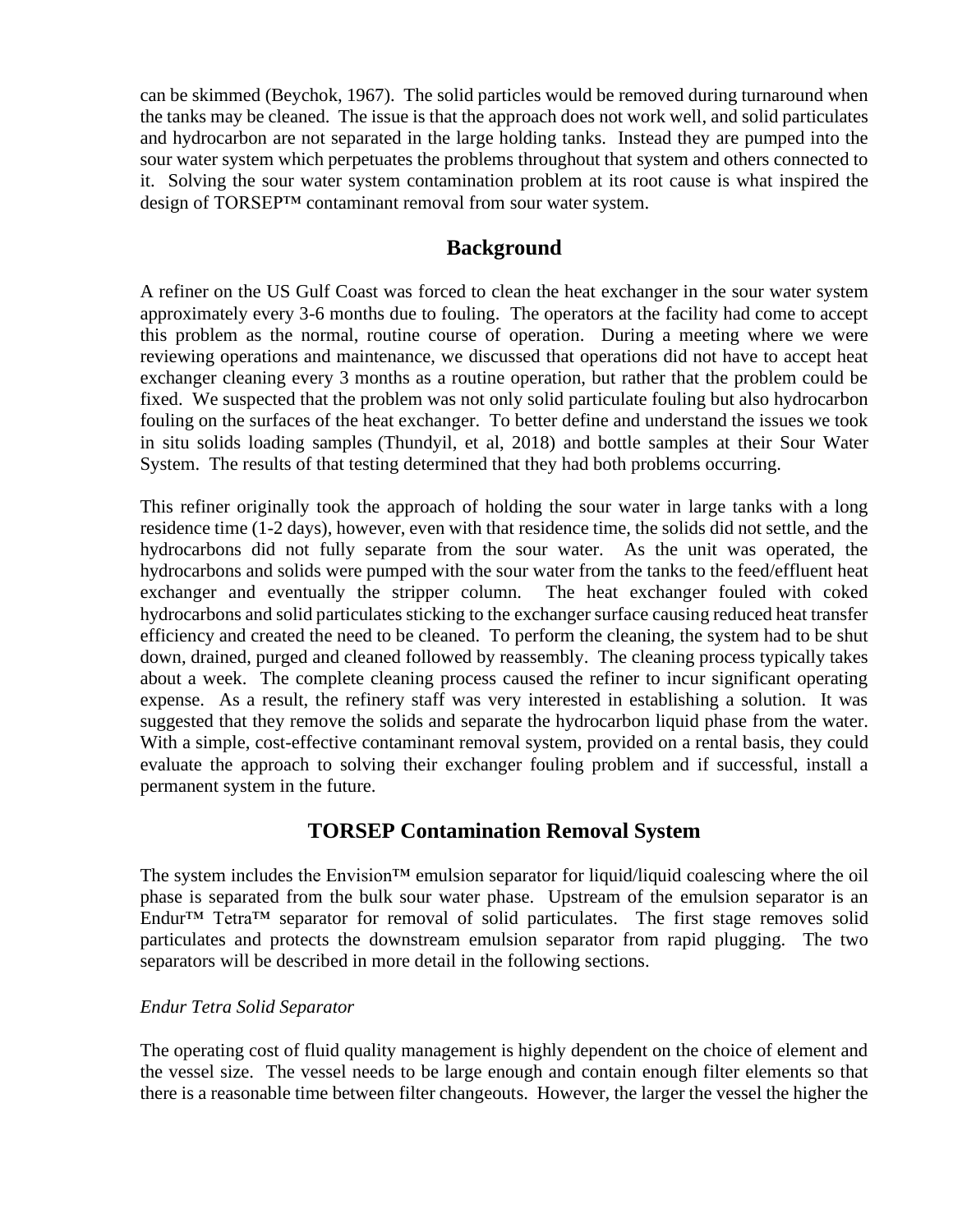capital cost, therefore the CAPEX of the vessel is weighed against the OPEX of filter changeout. For this opportunity we had an available rental unit and the vessel size resulted in an expected changeout frequency of 1-2 weeks which was sufficient to keep OPEX low. For solid particulate control a suitable media configuration was applied to capture and retain the particulate contaminants in the inlet liquid flow, at a defined level of efficiency. The media is a locked pore configuration of cross-linked fibers that prevents particulate release under higher differential pressure conditions. A sketch of the solid separator vessel is shown in Figure 1.

The liquid enters the vessel through the inlet nozzle on top, is diverted by the inlet baffle, and passes through the solid particulate filter elements outside-to-in. The particulate is retained by the media and the clean liquid passes through, into the riser, down the center riser support, through the tubesheet and into the outlet chamber, exiting through the outlet nozzle to the right in the sketch.



Figure 1. Sketch of Endur Tetra Solid Particulate Separator

Some of the features of the separator and the filter elements include:

- **1. Preferred flow configuration –** The separator elements flow outside-to-in. This is the flow configuration that maximizes dirt capture within a given vessel size, thereby allowing the lowest overall operating cost for a given capital expenditure.
- **2. Optimized element configuration –** The element maximizes contamination holding capacity while also maximizing packing density within a housing.
- **3. Ergonomic –** The elements are approximately 40" long and come with an ergonomic handle that allows easy removal and installation. A picture of installing the separator elements is shown in Figure 2.
- **4. Coreless element configuration –** The Tetra element consists of a coreless design, making the element lighter and providing a less strenuous changeout process. The coreless design will also have reduced disposal volume.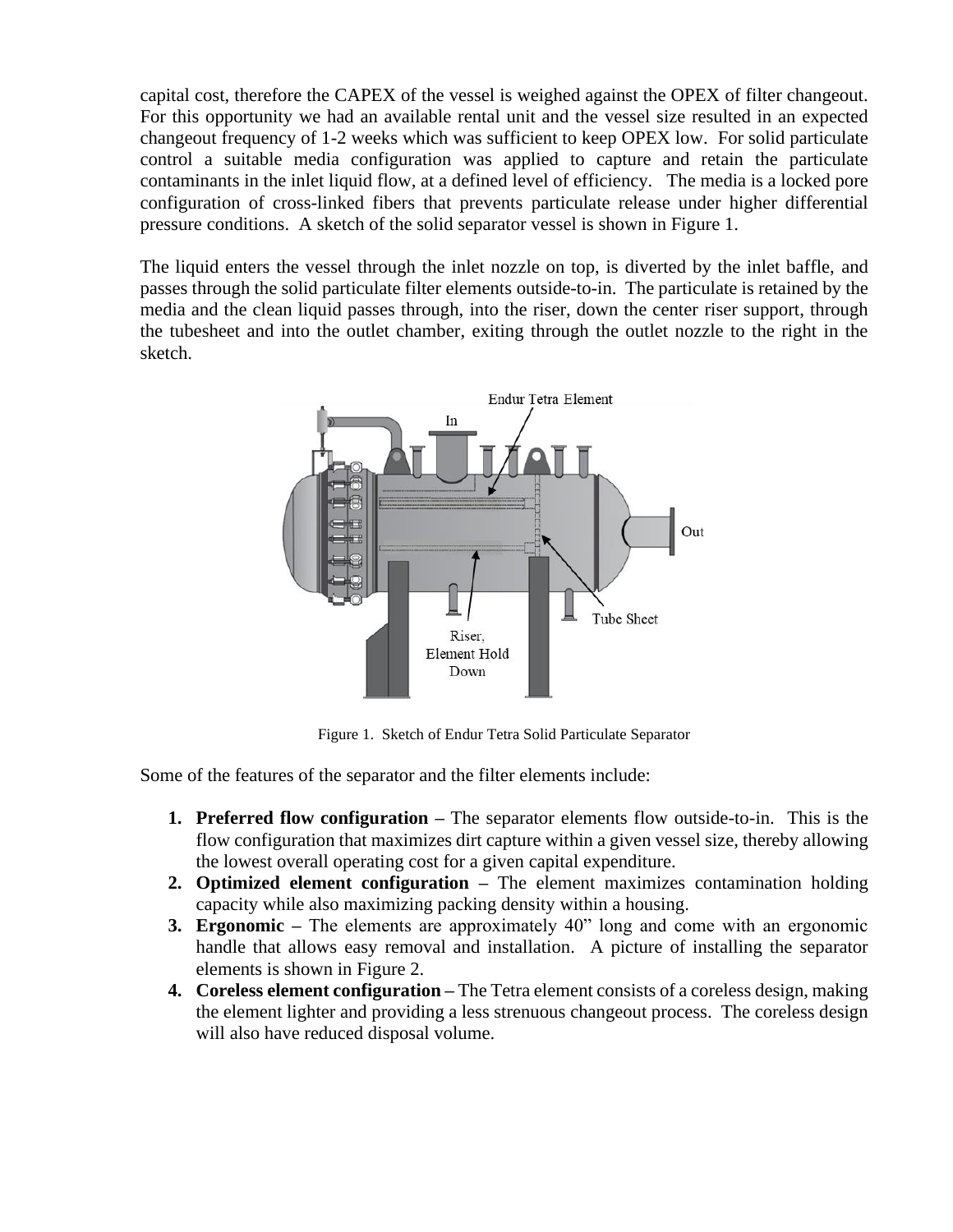

Figure 2. Endur Tetra Particulate Filters

## *Envision Emulsion Separator*

The separator is a single stage, liquid emulsion separation system. The separator elements can capture and coalesce the small discontinuous phase droplets from a continuous phase that may be aqueous or hydrocarbon in nature. In this case the refiner needed to remove hydrocarbon from the sour water. A sketch of the emulsion separator vessel is shown in Figure 3.



Figure 3. Sketch of Envision Liquid/Liquid Coalescing Emulsion Separator

The liquid enters the vessel through the inlet nozzle located on the right in the sketch. The liquid travels through the tube-sheet, down the riser and through the separator element inside-to-out. As the liquid passes through the media of the separator element, the small, single-micron-sized droplets of the hydrocarbon phase (discontinuous phase) are captured by the tight media where they are retained until they come into contact with additional hydrocarbon droplets and coalesce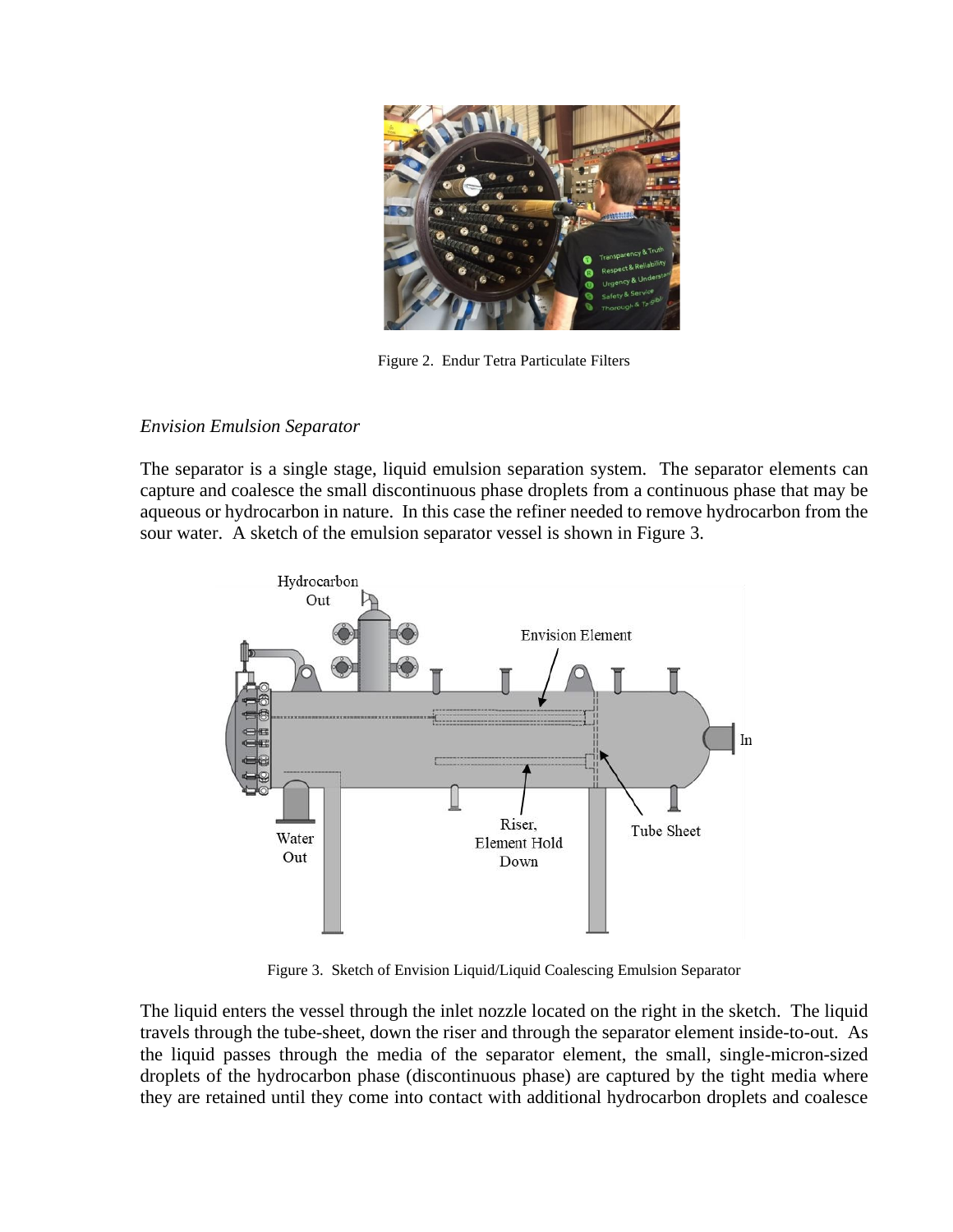into larger droplets. Once the droplets coalesce and grow into large enough droplets (over approximately 1 mm), they force their way through the media as very large droplets that readily rise through the water phase and collect in the boot on the top of the vessel. The boot is shown at the top left of the sketch in Figure 3. The hydrocarbon exits through the nozzle at the top of the boot and the water exits from the nozzle at the bottom, shown on the bottom left in the sketch. A baffle over the outlet helps ensure the longest possible separation time for the hydrocarbon droplets to rise to the top of the vessel rather than be drawn out with the water flow. The residence time is typically of the order of seconds rather than minutes, and is dependent on the media velocity, and densities and viscosities of the two fluids.

The emulsion separator elements offer the following benefits:

- **1. Applicability** The coalescing separator elements will meet a broad range of physical and chemical resistance requirements while allowing very high efficiency separation of aqueous/hydrocarbon, or hydrocarbon/aqueous dispersions.
- **2. Long online life**  Without particulate fouling, the elements are merely reclassifying liquid droplets, and will have extraordinarily long online life.
- **3. Ergonomic**  The liquid/liquid coalescing vessels are preferentially oriented horizontally, eliminating the need for expensive ladders and platforms, while making it easy for operators to replace elements.
- **4.** Lower capital cost Since the coalescer is a single step process, with liquid disengagement occurring once large droplets are created, the pressure vessel size is reduced by an order of magnitude relative to conventional corrugated plate or other coalescing devices.

With matched particulate removal from solid separators upstream (Prefilters), the emulsion separator elements generally will remain in service for 6 months to 1 year, possibly longer.

# **Performance Evaluation**

The parameters for the installation are summarized in Table 1. The system was installed on a rental basis to demonstrate the effectiveness to the customer. The system could handle a maximum of 600 gpm inlet flow, however the customer's sour water system only operated at 440 gpm.

| Parameter                           | Value                     |
|-------------------------------------|---------------------------|
| Fluid                               | Sour Water                |
| <b>Operating Flow rate</b>          | $440$ gpm $(600$ gpm max) |
| <b>Operating Temperature</b>        | $75 - 105$ °F             |
| <b>Operating Pressure</b>           | $140$ psig                |
| Design Viscosity                    | 0.8 cP                    |
| <b>Bulk Liquid Specific Gravity</b> | 1.0                       |

**Table 1** – Design Parameters

A PFD of the system is shown in Figure 4.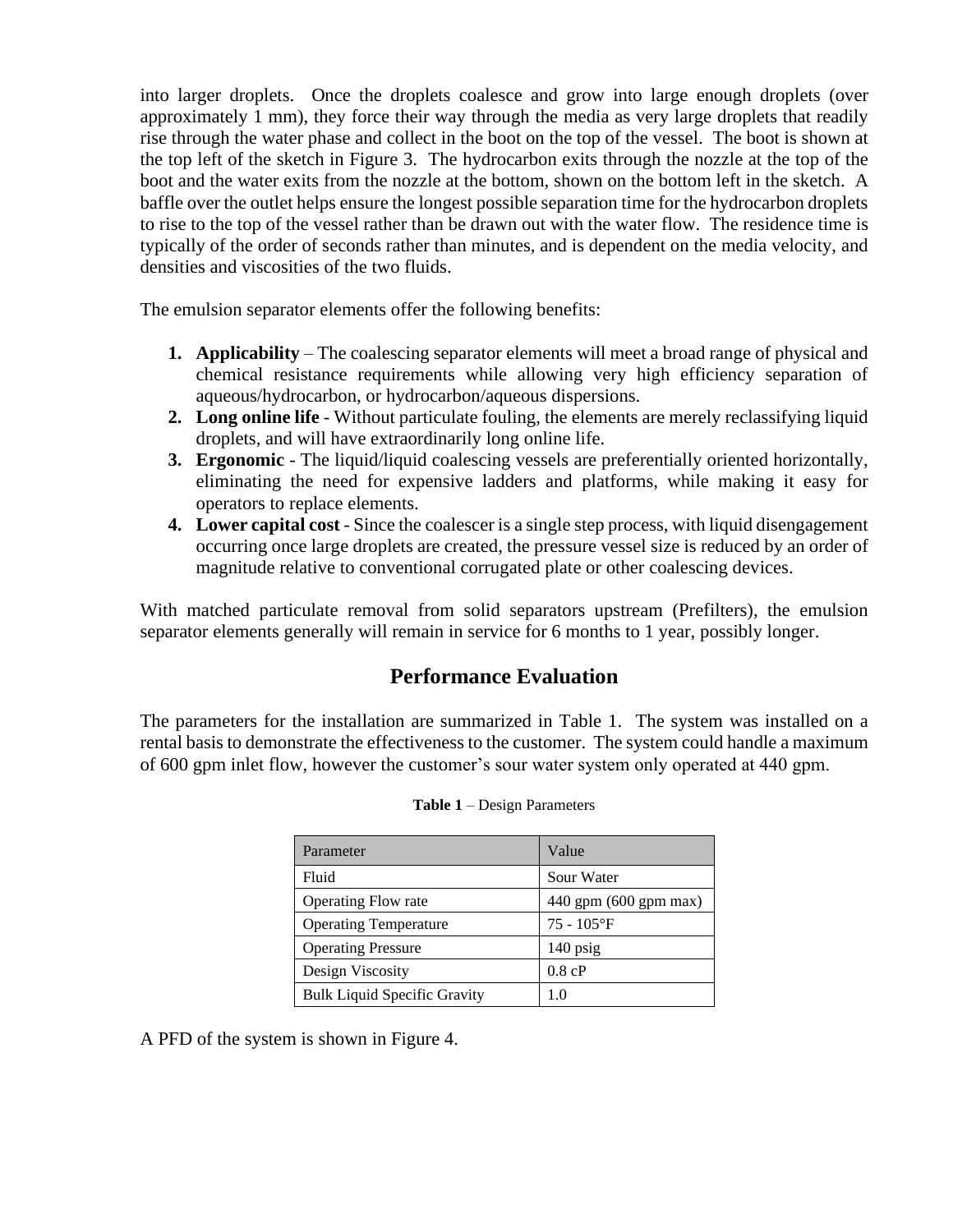

Figure 4. Simplified PFD of the TORSEP Installation

The equipment configuration installed at the refinery is shown in Figure 5. The system was started in February 2019 and has operated near continuously since that time. The only time the system has been bypassed is for cleaning and element changeout. As shown, the system was installed with one solid separator and one emulsion separator, therefore during change out of the elements in either vessel, both vessels were put into bypass. In an optimized installation it is advised to have two solid separators so that when changing out those filters, the emulsion separator does not have to be put into bypass.



Figure 5. Installation at the Refinery

The performance evaluation criteria for the system were:

- 1. Impact on Heat Exchanger fouling
- 2. Amount of Hydrocarbon Recovered
- 3. Filter Change-out Frequency

*Impact on Heat Exchanger Fouling*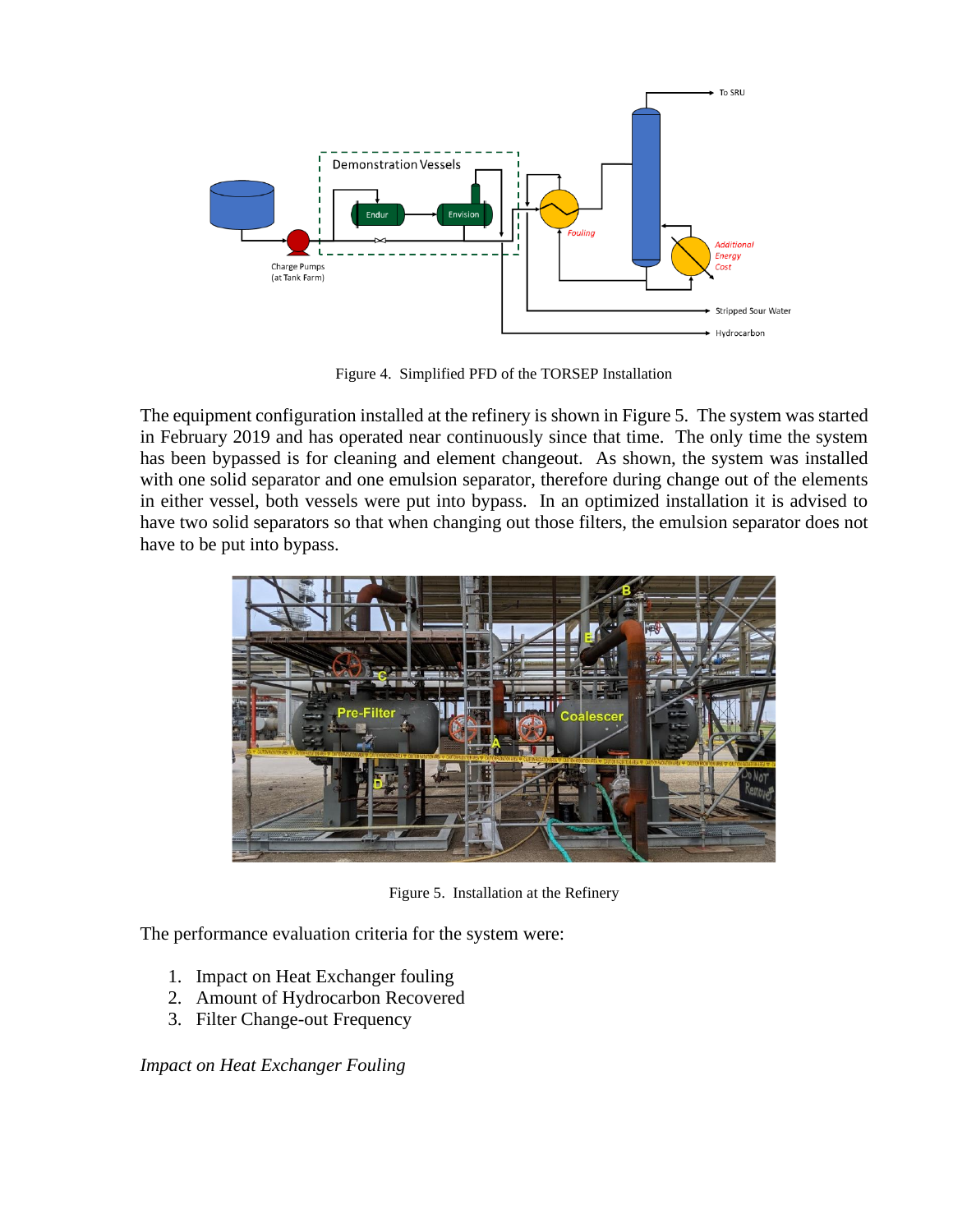As discussed previously, the pressure drop (dP) across the heat exchanger in the Sour Water System continuously rises until the operators are forced to shut down and clean the exchanger. The light blue and green lines shown in Figure 6 are the dP signals in units of Inch Water Column and PSI. The data, provided by the Refinery, shows that the constant upward trend of the sour water exchangers dP stopped within minutes of bringing the system online. Following startup, the upward trend stopped and even slightly reversed trend. The dP has remained nearly constant since the startup and the refiner has not had to shut down to clean the heat exchanger.



Figure 6. Operating Data

The dP of the heat exchanger over time is shown in the graph on the left in Figure 7. After the startup of the solids and emulsion separation system, the operators were able to raise the flow rate through the exchanger because the dP was no longer rising. When the flow rate is increased the heat exchanger dP will rise due to the increased flow. In addition, there are fluctuations in the flow rate during routine operation. Since differential pressure is related to flow, and the flow through the unit has increased and fluctuated, the true trend in differential pressure is much clearer when normalized for flow, which is shown by the graph on the right in Figure 7. The graph of the dP normalized negates the effect of the flow rate increase and shows that the dP consistently dropped over the entire time period and eventually leveled out. The system has not experienced heat exchanger fouling or DP increase since the start of the TORSEP solid and emulsion separator operation.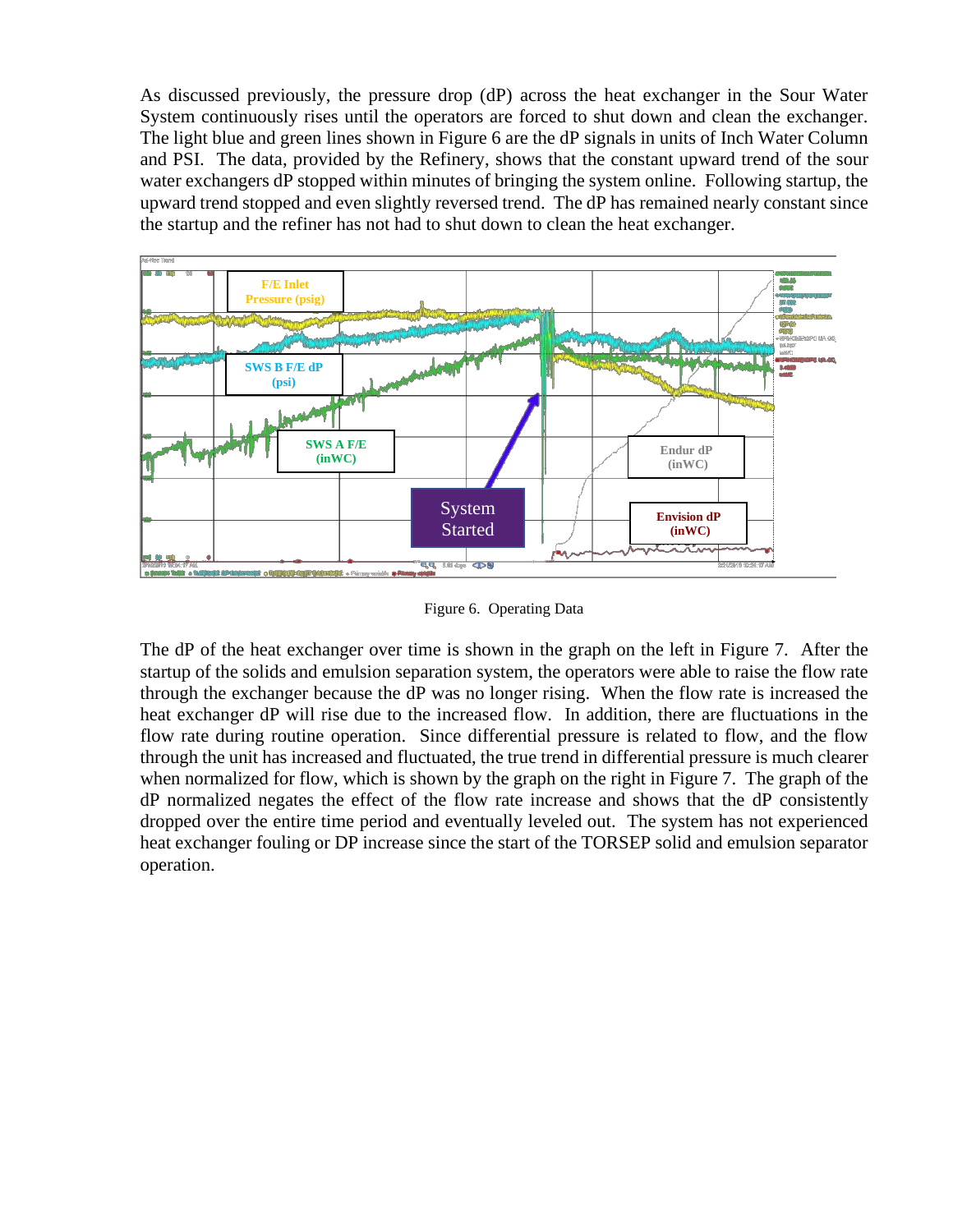

Figure 7. (a) Heat Exchanger Differential Pressure and (b) Differential Pressure Normalized for Flow (dividing by the square of the flow in gpm)

#### *Hydrocarbon Recovery*

Hydrocarbon recovery can be determined by graphing the level of the liquid/liquid interface in the boot, and the valve-percent-open of the boot level control valve (the "dump" valve). These graphs are shown in Figure 8, with the boot interface level as a line and the valve percent open as a column graph. The left axis is for the boot interface level and the right axis is for the valve percent open. In operation, the oil level in the boot builds until it reaches 80%, at which point the valve opens and oil is drained from the top of the boot. The frequency of oil dumping is not consistent. An "upset" condition can be seen around  $3/25-3/27$  when the valve is fully open and oil level drops below the 80% mark. The refiner has not shared an explanation of that upset. Typical process upsets in sour water systems have been previously noted to be related to level control failures, turnarounds, power failures, and weather among others.



Figure 8. Envision Boot Data Illustrating Hydrocarbon Capture and Dump Valve Opening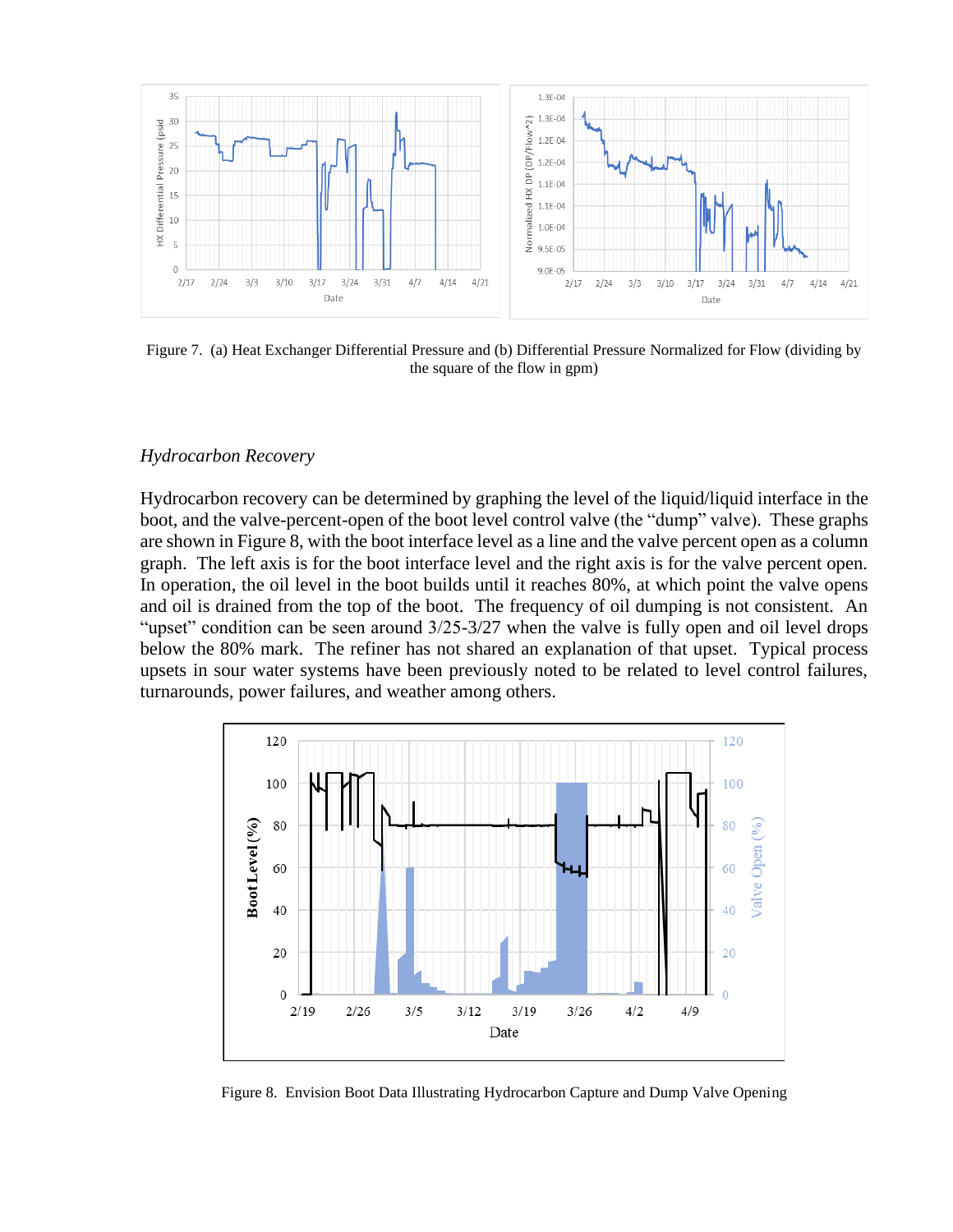## *Filter Change Out Frequency*

The solid separator elements were changed out every 10 days on average since February. The coalescing separator elements were changed out one time since startup. That change out frequency met the expected target and the customer is satisfied.

## *Recovered Hydrocarbon*

A picture of some of the recovered hydrocarbon is shown in Figure 9. Its boiling range was determined by simulated distillation, illustrated in Figure 9. The boiling range extends from 80 – 700 degF. The specific gravity was measured at 0.8.



Figure 9. (Left) Recovered Hydrocarbon; and (Right) Boiling Range

## **Summary**

In summary, a picture is worth a thousand words. Samples taken from the inlet and outlet of the system are shown in Figure 10. The picture on the left is a sample of the inlet which has hydrocarbons and solid particulates and the picture on the right is taken from the water outlet and shows only a clear water phase.